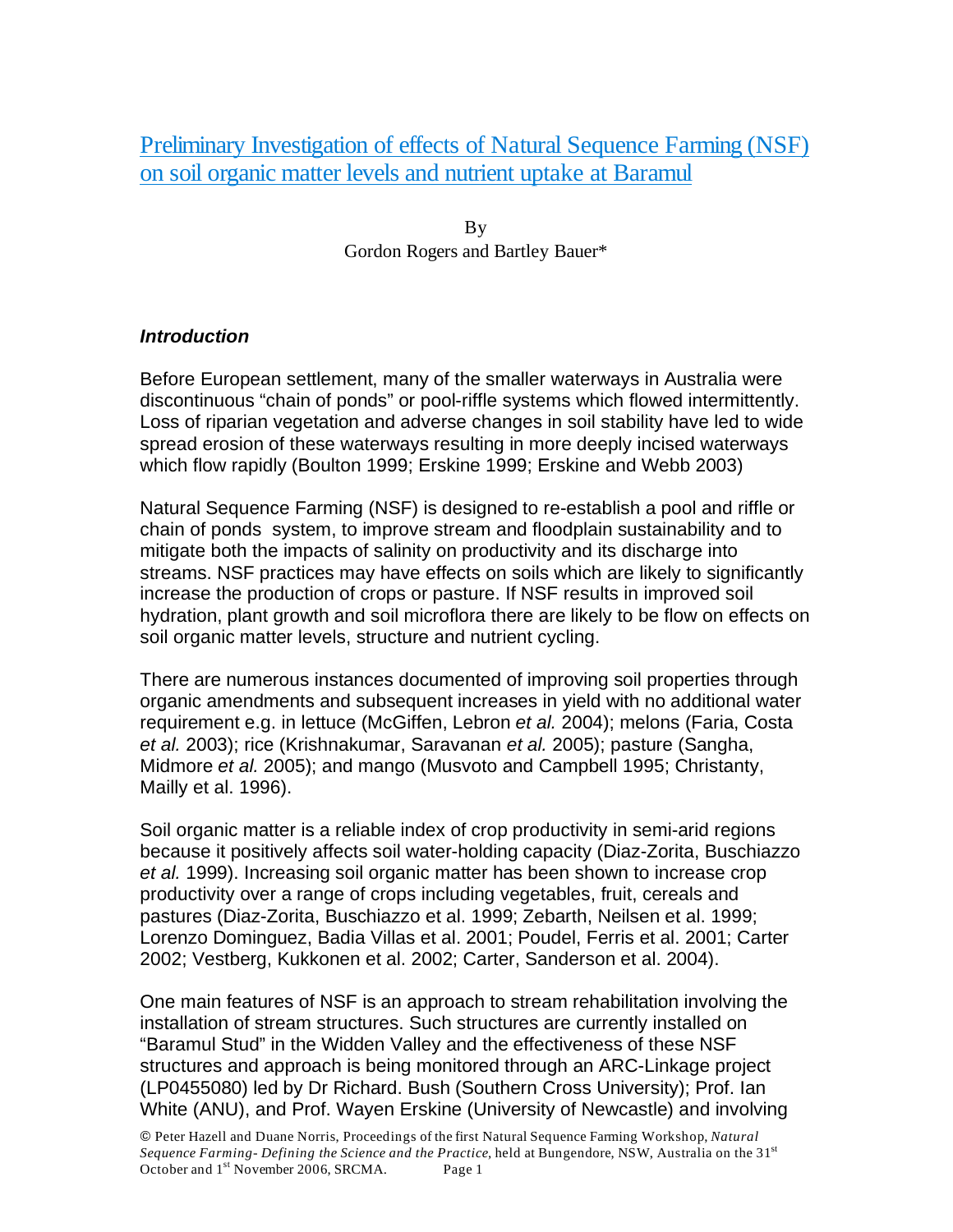the Hunter-Central Rivers Catchment Management Authority and the NSW Department of Natural Resources.

The objective of this study was to collect some preliminary data on the effects of NSF on soil and plant nutrient levels and soil organic matter.

### *Materials and Methods*

Three sites were selected in the Widden Valley, part of the Hunter Valley, NSW Australia. The first NSF site was an area of pasture on the bank of Widden Brook near an NSF weir known as the *Bride Site* (GPS coordinates S 32˚ 33.193', E 150˚ 21.573' , Fig. 1). The second NSF site was also on the banks of Widden Brook, near and NSF pool, and was known as the *Pool Site* (GPS coordinates S 32˚ 33.193', E 150˚ 21.573', Fig. 2) The control site was an intensively farmed pasture also on the banks of Widden Brook, and similar in nature to the NSF sites, but without NSF interventions (GPS coordinates S 32˚ 33.783', E 150˚ 21.922', Fig. 3).

Soil type at all sites was a sandy loam. At each of these sub-sites, 15 soils sampled were collected from 0-15cm on the pasture area, surface vegetation and leaf litter removed. The sub-samples were then pooled and sub samples sent to a NATA accredited lab for analysis of physical and chemical properties using standard soil testing methods.

15 whole shoot pasture samples shoot samples were collected over a  $400m^2$  in the same area that the soil samples taken and nutrient concentrations measured on oven dried samples. Water samples collected from the upstream side of weir at NSF sites and below creek bed at control site. Three water samples were collected from the upstream side of weir at NSF sites and below creek bed at control site and EC measured on each sampling using a standard laboratory EC meter.

## *Results and Discussion*

The results in this preliminary study must be taken as a guide only. While there was replication in soil and plant sampling and between NSF sites, chemical analysis of soil and plant samples were carried out on single pooled samples. This means while that the values presented are correct, there is no measure of variability in the data presented. Water samples were replicated (n=3).

Soil organic matter was higher at both NSF pasture and creek flat sites compared to the control sites (Fig. 4) suggesting that something to do with the NSF modifications are affecting the level of organic matter present. This OM could have come from plant reside or from soil micro flora. The soil moisture at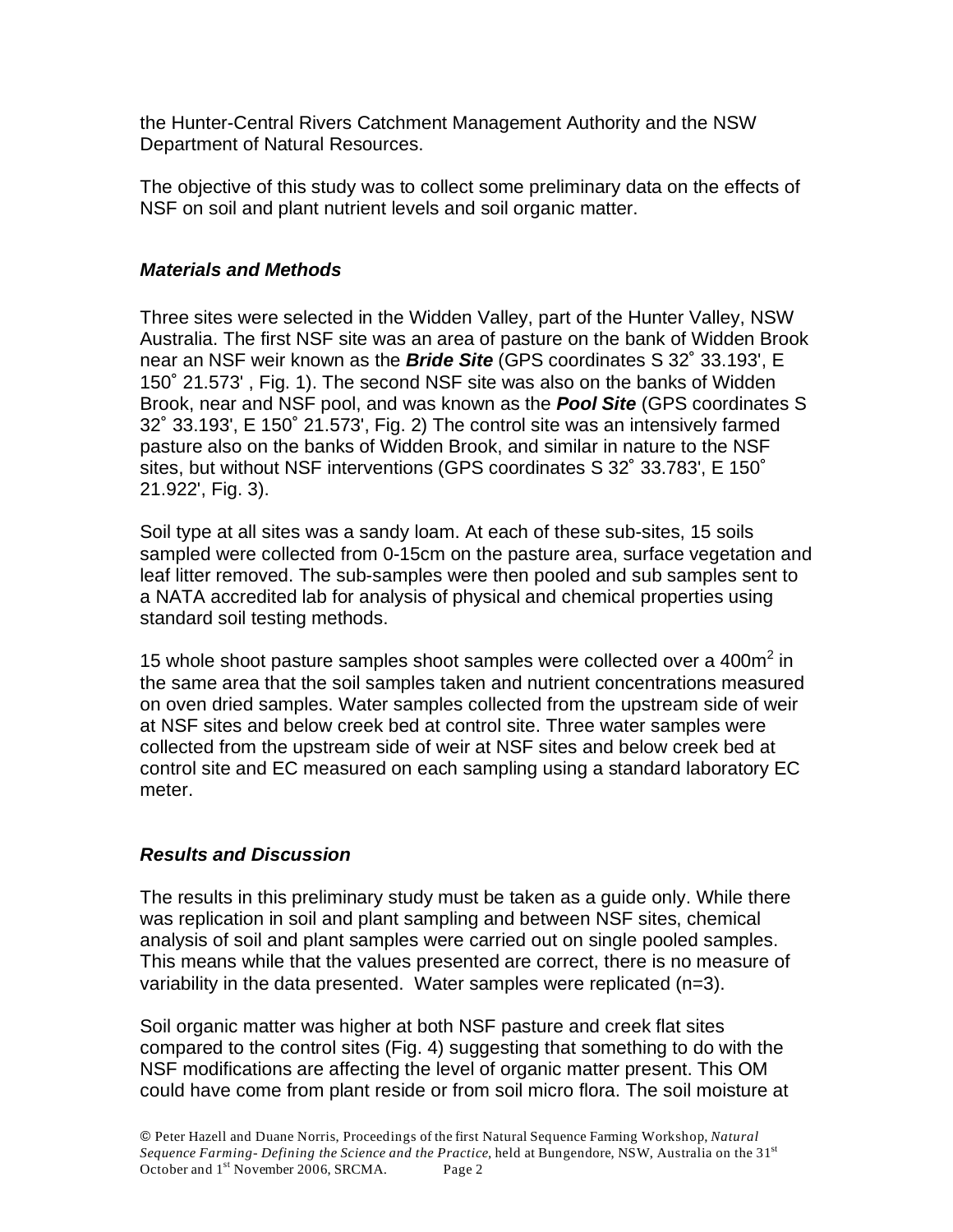the time of sampling was also higher at NSF sites compared to the control site (data not shown).

A significant finding was that the cation exchange capacity (CEC) was also generally higher at the NSF sites compared to the control site. The NSF bridge and NSF pond pasture soils CECS were 65% and 80 % higher respectively than the control pasture soil (Fig. 5). This increase in CEC was probably due to higher soil OM levels.

The pasture soil nitrate levels in the control site were high (18 mg/kg) compared to the two NSF sites (2-3 mg/kg) (Fig. 6). Despite the discrepancy in soil nitrate levels, the shoot N concentration on all the sites however all ranged between 1.8 and 2.4% which were all within the normal range. This result may be due to higher soil organism activity making soil N more available to plants in NSF sites despite lower soil nitrate levels.

The exchangeable soil potassium concentration was higher in the NSF sites (Fig. 8) and this was reflected by pasture shoot potassium concentrations (Fig. 9). The water salinity (EC) was much higher at control site compared to NSF sites 1 and 2 (Fig. 10).

In summary, this preliminary data suggests that soil organic matter and CEC levels were enhanced by NSF activities. This may have resulted in more soil micro-organism activity which could explain better utilization of available sol nitrate and possible potassium. These aspects should be further investigated in future studies.

\* Gordon Rogers and Bartley Bauer Applied Horticultural Research PO Box 3114 Bundeena NSW 2230 Australia Email: gordon@ahr.com.au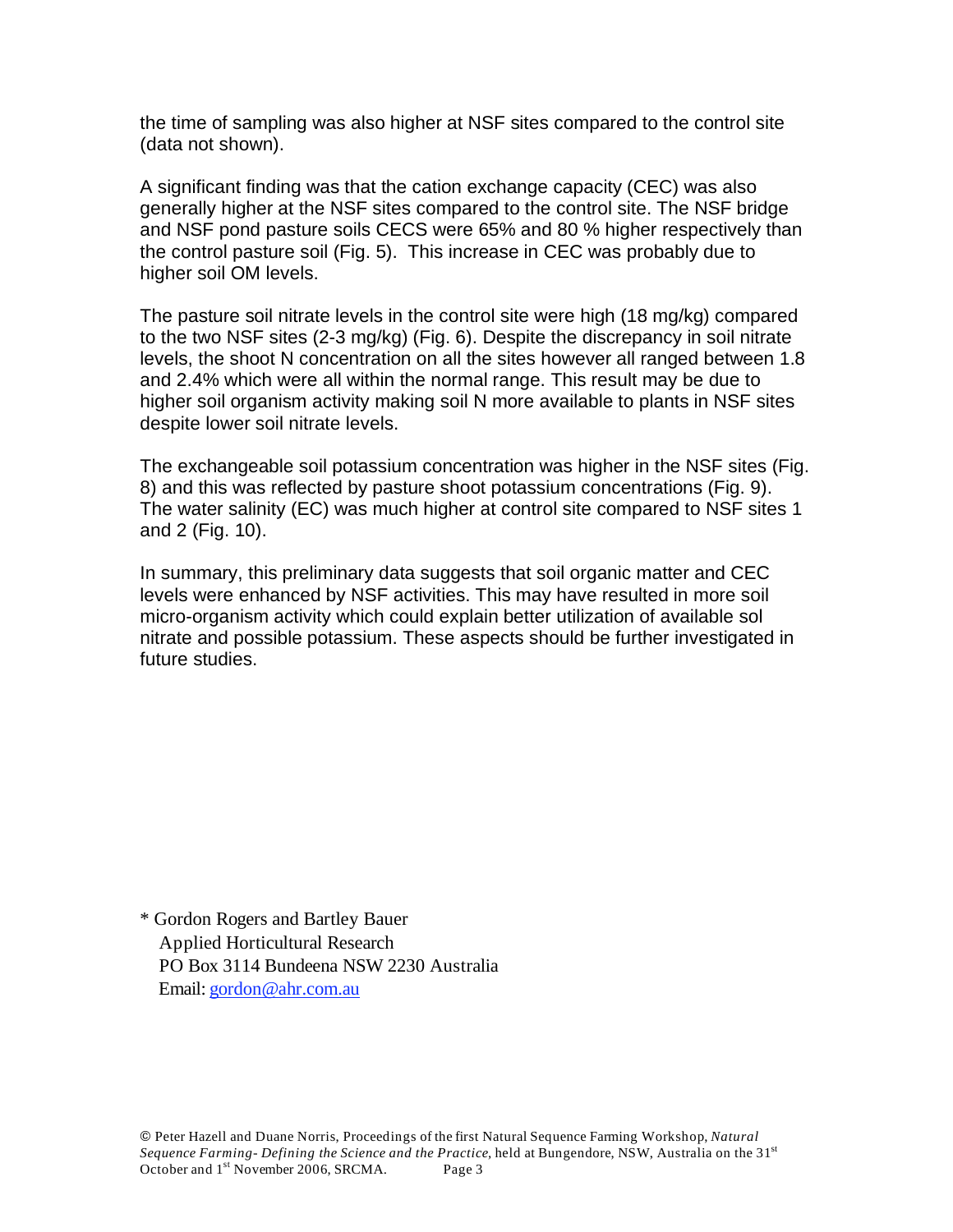# *References*

- Benites, J., M. Pisante, et al. (2005). "The role and importance of integrated soil and water management for orchard development." FAO Land and Water Bulletin(No.10): 21-27.
- Bett-Garber, K. L., O. Lamikanra, et al. (2005). "Influence of soil type and storage conditions on sensory qualities of fresh-cut cantaloupe (Cucumis melo)." Journal of the Science of Food and Agriculture **85**(5): 825-830.
- Boulton, A. J. (1999). "An overview of river health assessment: philosophies, practice, problems and prognosis." Freshwater Biology **41**(2): 469-479.
- Bush, R., I. White, et al. (2004). "Restoring hydrological connectivity of surface abd ground waters: Biogeochemical processes and environmental benefits for river landsacpes." ARC Linkage Project.
- Carter, M. R. (2002). "Soil quality for sustainable land management: organic matter and aggregation interactions that maintain soil functions." Agronomy Journal **94**(1): 38-47.
- Carter, M. R., J. B. Sanderson, et al. (2004). "Influence of compost on the physical properties and organic matter fractions of a fine sandy loam throughout the cycle of a potato rotation." Canadian Journal of Soil Science **84**(2): 211-218.
- Christanty, L., D. Mailly, et al. (1996). "'Without bamboo, the land dies': biomass, litterfall, and soil organic matter dynamics of a Javanese bamboo talunkebun system." Forest Ecology and Management **87**(1/3): 75-88.
- CSIRO (2002). "The natural sequnce farming. CSIRO Expert Panel Review." Special Report **July**.
- Diaz-Zorita, M., D. E. Buschiazzo, et al. (1999). "Soil organic matter and wheat productivity in the semiarid Argentine Pampas." Agronomy Journal **91**(2): 276-279.
- Erskine, W. D. (1999). Oscillatory response versus progressive degradation of incised channels in southeastern Australia. Incised River Channels: Processes, Forms, Engineering, and Management**:** 67-95.
- Erskine, W. D. and A. A. Webb (2003). "Desnagging to resnagging: New directions in river rehabilitation in southeastern Australia." River Research and Applications **19**(3): 233-249.
- Faria, C. M. B. d., N. D. Costa, et al. (2003). "Effects of organic matter, nitrogen and micronutrients on yield and quality of melon." Horticultura Brasileira **21**(1): 55-59.
- Huang, Y., L. Chen, et al. (2005). "The wheat yields and water-use efficiency in the Loess Plateau: straw mulch and irrigation effects." Agricultural Water Management **72**(3): 209-222.
- Islam, N., W. W. Wallender, et al. (2006). "A comprehensive experimental study with mathematical modeling to investigate the effects of cropping practices on water balance variables." Agricultural Water Management **82**(1/2): 129- 147.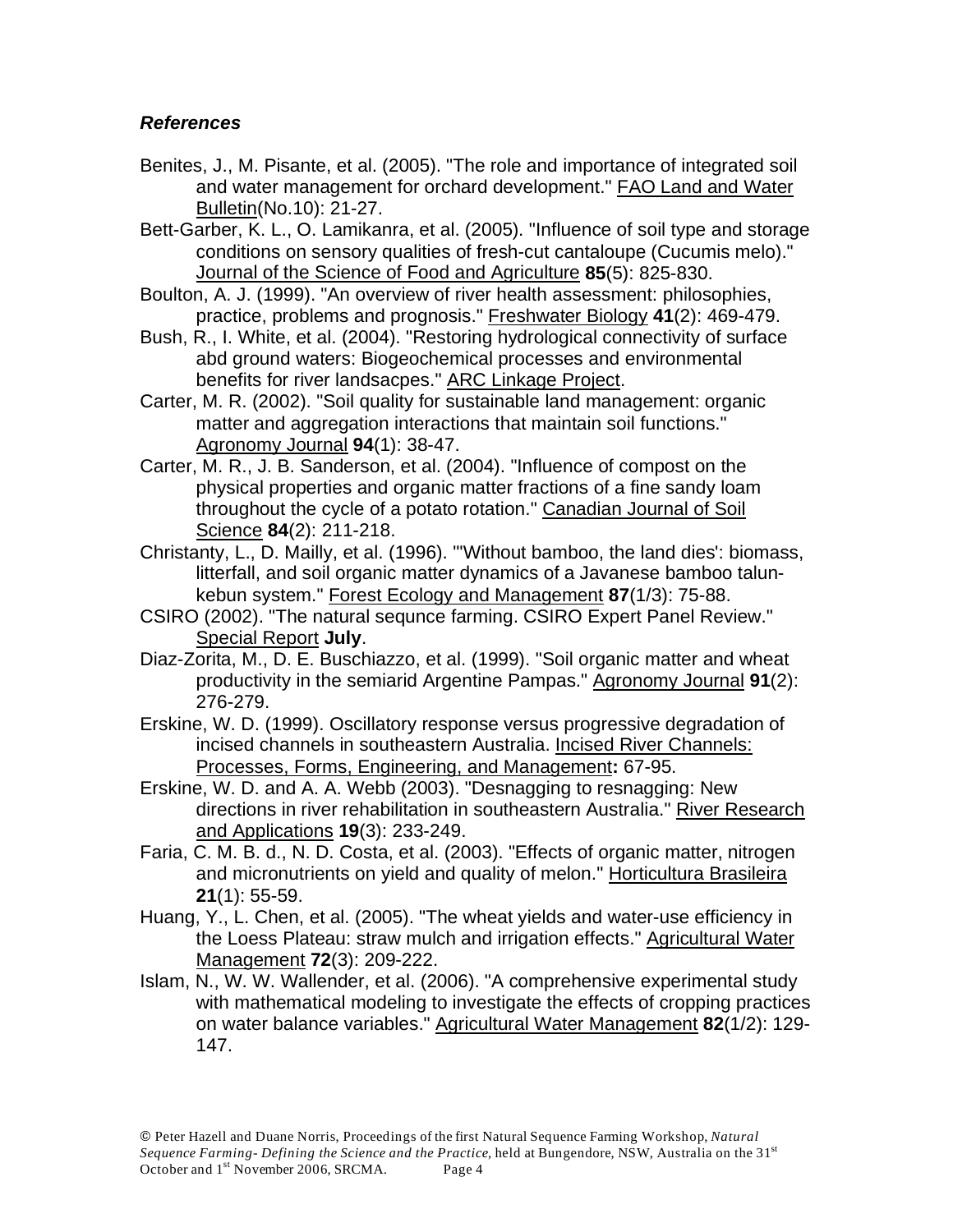- Krishnakumar, S., A. Saravanan, et al. (2005). "Organic farming: impact on rice (Oryza sativa L.) productivity and soil health." Asian Journal of Plant Sciences **4**(5): 510-512.
- Lester, G. E. (2006). "Environmental regulation of human health nutrients (Ascorbic acid, beta-carotene, and folic acid) in fruits and vegetables." Hortscience **41**(1): 59-64.
- Lester, G. E. (2006). "Organic versus conventionally grown produce: Quality differences, and guidelines for comparison studies." Hortscience **41**(2): 296-300.
- Lorenzo Dominguez, M., D. Badia Villas, et al. (2001). "Influence of land use change on water holding capacity of soils of the Altoaragon." Georgica(No.8): 43-59.
- McGiffen, M. E., Jr., I. Lebron, et al. (2004). "Soil organic amendments change low organic matter agroecosystems." Acta Horticulturae (No.638): 249-254.
- Musvoto, C. and B. M. Campbell (1995). "Mango trees as components of agroforestry systems in Mangwende, Zimbabwe." Agroforestry Systems **32**(3): 247-260.
- Phogat, S. B., I. S. Dahiya, et al. (2004). "Studies on residual effect of green manuring and farm yard manure for sustained productivity of rice-wheat cropping sequence and on soil health under shallow groundwater table conditions." Annals of Biology **20**(2): 161-165.
- Poudel, D. D., H. Ferris, et al. (2001). "The sustainable agriculture farming system project in California's Sacramento Valley." Outlook on Agriculture **30**(2): 109-116.
- Rogers, G. S., S. A. Little, et al. (2004). "No-till vegetable production using organic mulches." Acta Horticulturae(No.638): 215-223.
- Sangha, K. K., D. J. Midmore, et al. (2005). "Tradeoffs between pasture production and plant diversity and soil health attributes of pasture systems of central Queensland, Australia." Agriculture, Ecosystems & Environment **111**(1/4): 93-103.
- Sharma, I. P., K. Sushil, et al. (2005). "Effect of drip irrigation and mulches on yield, quality and water-use efficiency in strawberry under mid hill conditions." Acta Horticulturae(No.696): 259-264.
- Shaxson, F. and R. Barber (2003). Optimizing soil moisture for plant production: the significance of soil porosity. FAO Soils Bulletin**:** xiii + 107 pp.
- Surekha, K., M. N. Reddy, et al. (2004). "Evaluation of crop residue management practices for improving yields, nutrient balance and soil health under intensive rice-rice system." Journal of the Indian Society of Soil Science **52**(4): 448-453.
- Vestberg, M., S. Kukkonen, et al. (2002). "Cropping system impact on soil quality determinants." Agricultural and Food Science in Finland **11**(4): 311-328.
- Wang, Q. R., W. Klassen, et al. (2005). "Influence of cover crops and irrigation rates on tomato yields and quality in a subtropical region." HortScience **40**(7): 2125-2131.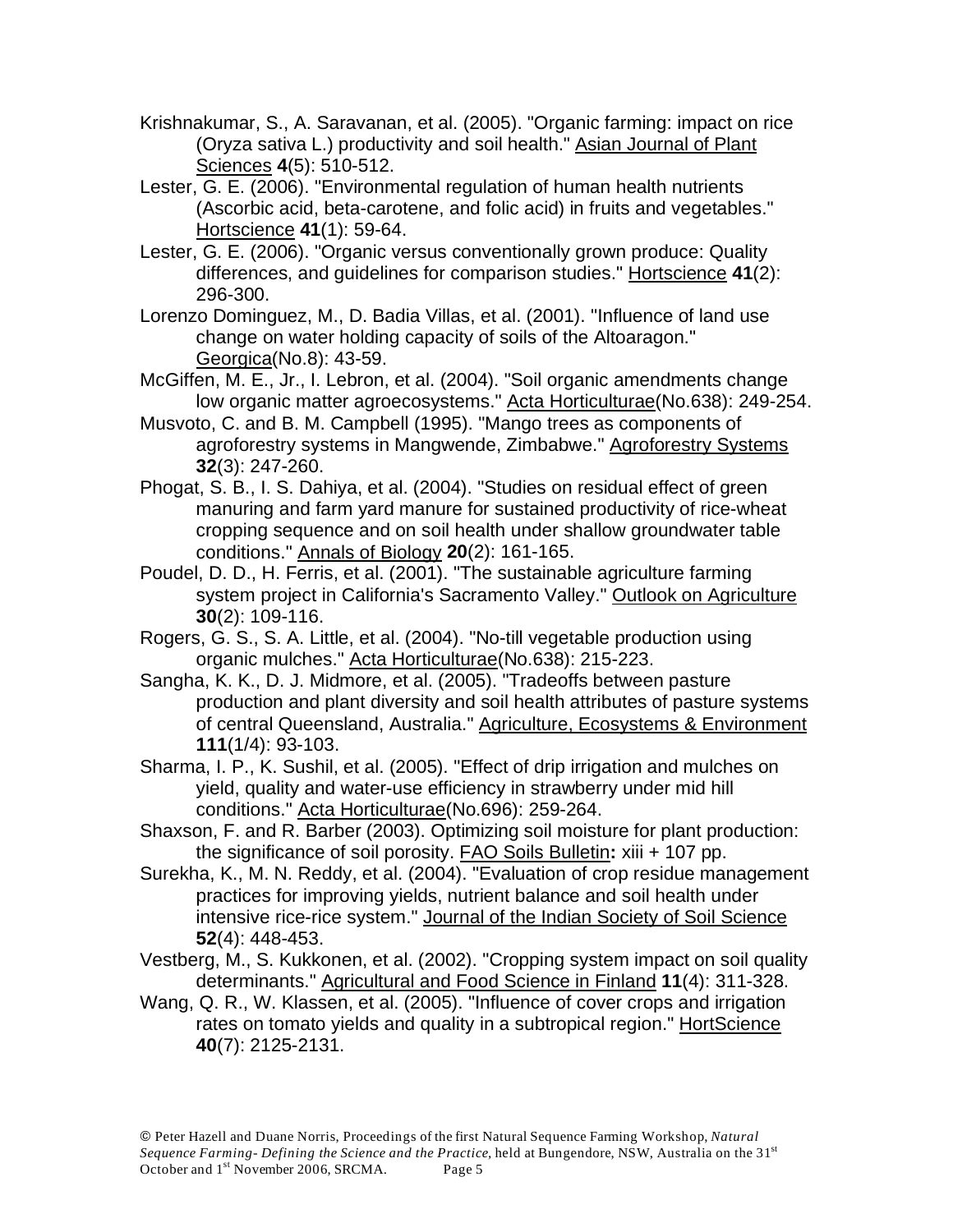- Yanni, S., M. N. Nimah, et al. (2004). "Gravel vertical mulching for improving water use efficiency of drip irrigated orchards." Acta Horticulturae(No.664): 673-681.
- Zebarth, B. J., G. H. Neilsen, et al. (1999). "Influence of organic waste amendments on selected soil physical and chemical properties." Canadian Journal of Soil Science **79**(3): 501-504.
- Zhang, X., S. Chen, et al. (2005). "Evapotranspiration, yield and crop coefficient of irrigated maize under straw mulch." Pedosphere **15**(5): 576-584.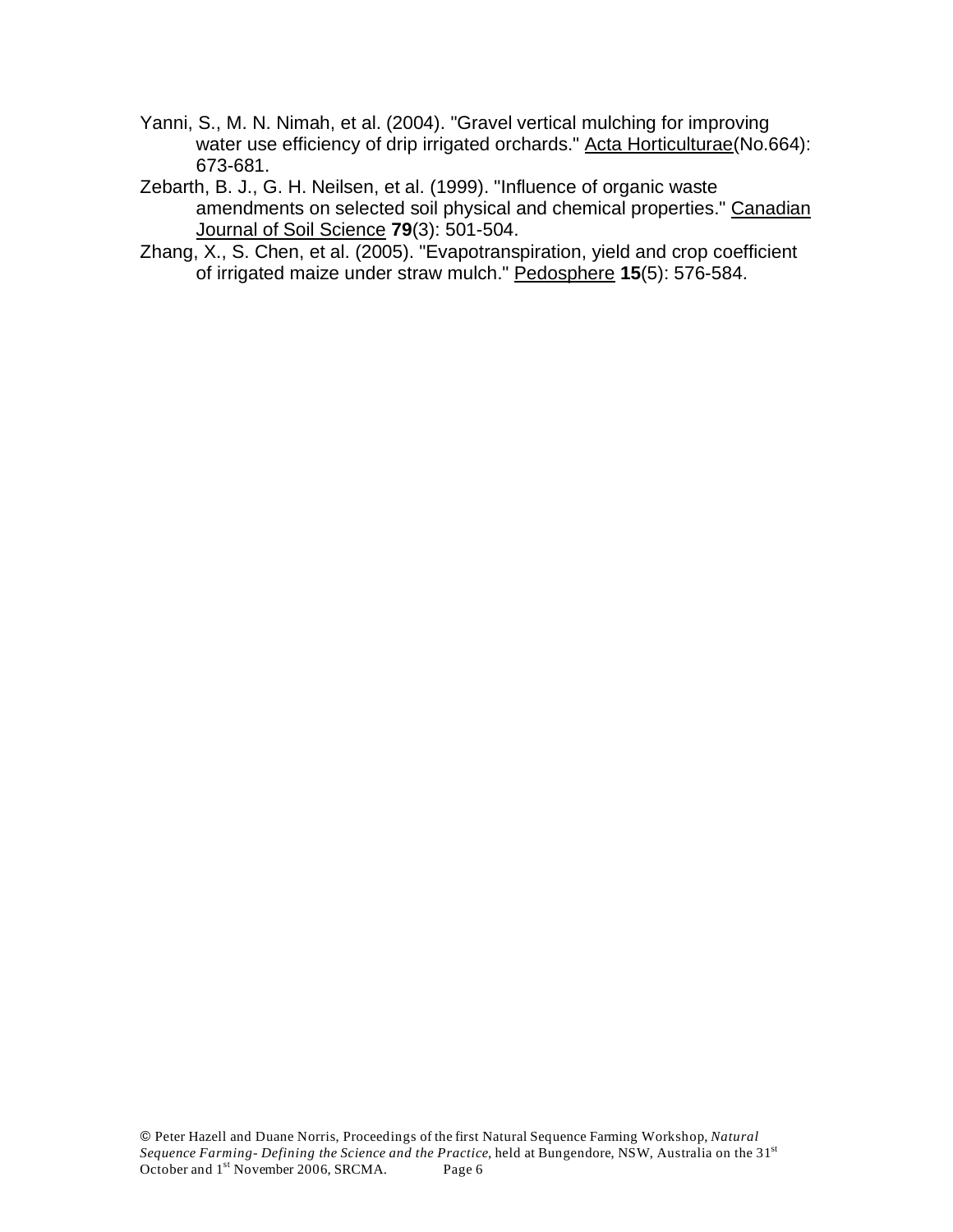#### **Figures**



Figure 1. Bridge NSF site



Figure 2 – Large Pool NFS site

 Peter Hazell and Duane Norris, Proceedings of the first Natural Sequence Farming Workshop, *Natural*  Sequence Farming- Defining the Science and the Practice, held at Bungendore, NSW, Australia on the 31<sup>st</sup> October and 1<sup>st</sup> November 2006, SRCMA. Page 7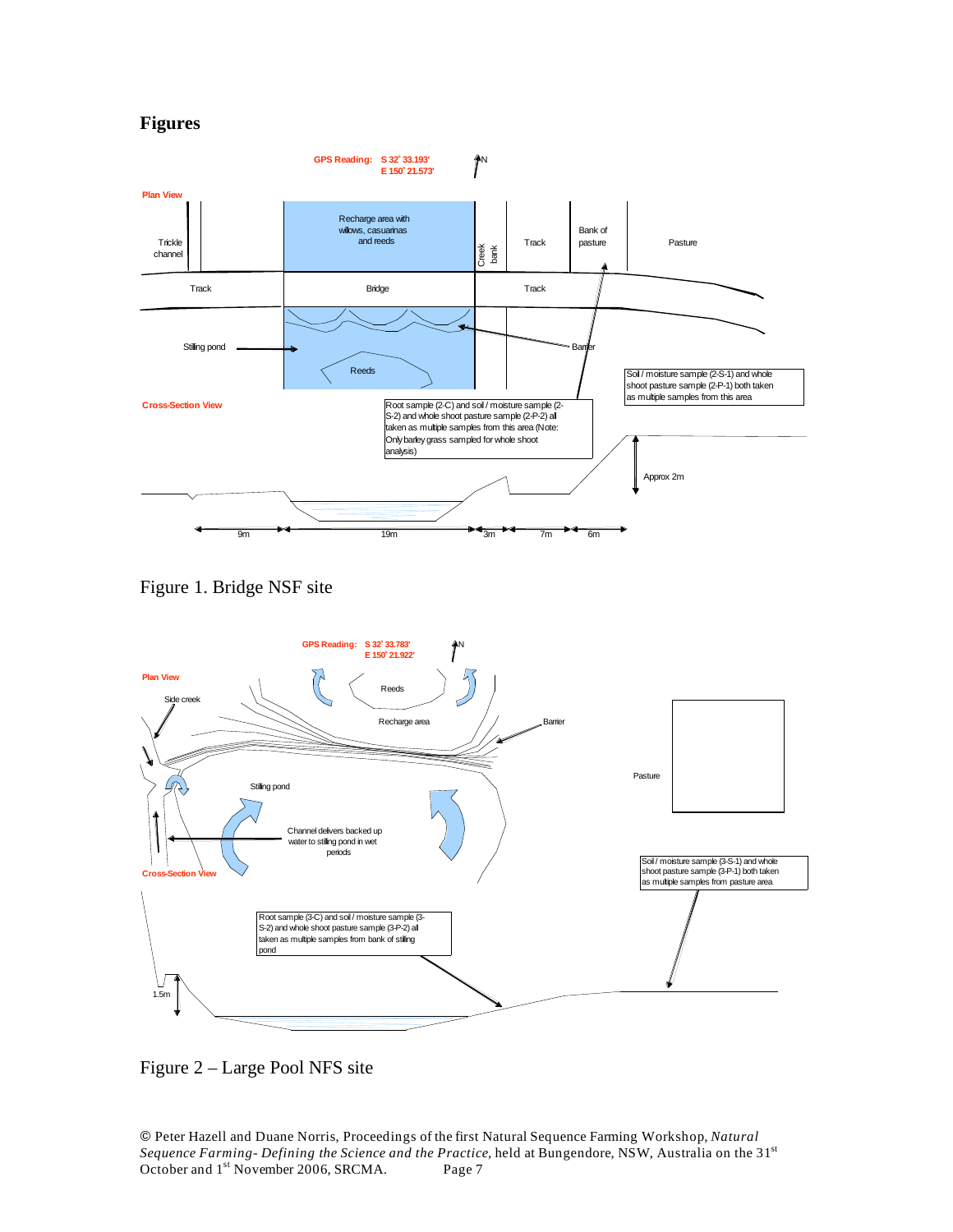

Figure 3 Control site.



Figure 4. Soil organic matter from the 0-15cm topsoil at each site.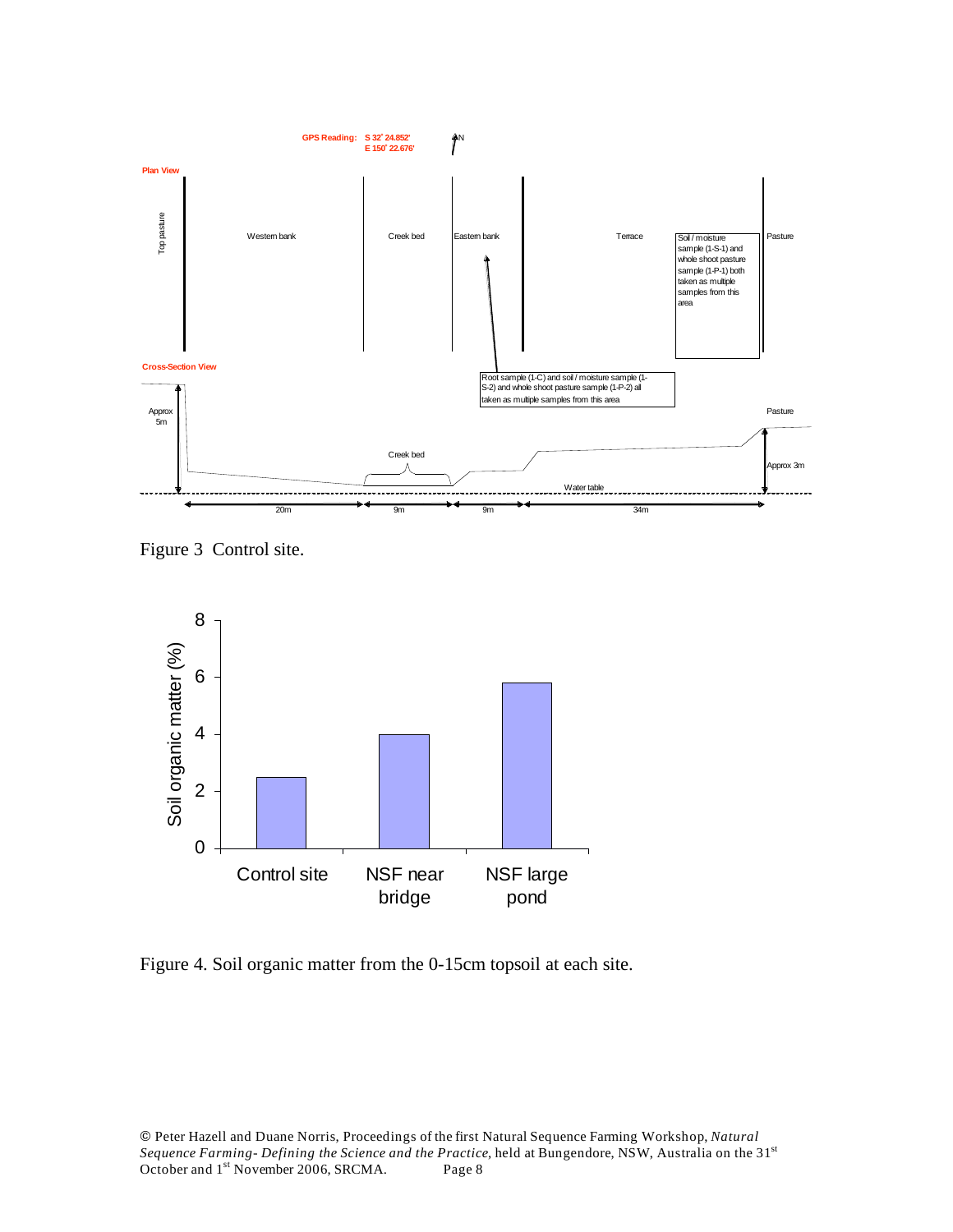

Figure 5. Cation exchange capacity from the 0-15cm topsoil at each site.



Figure 6. Pasture shoot nitrate concentration.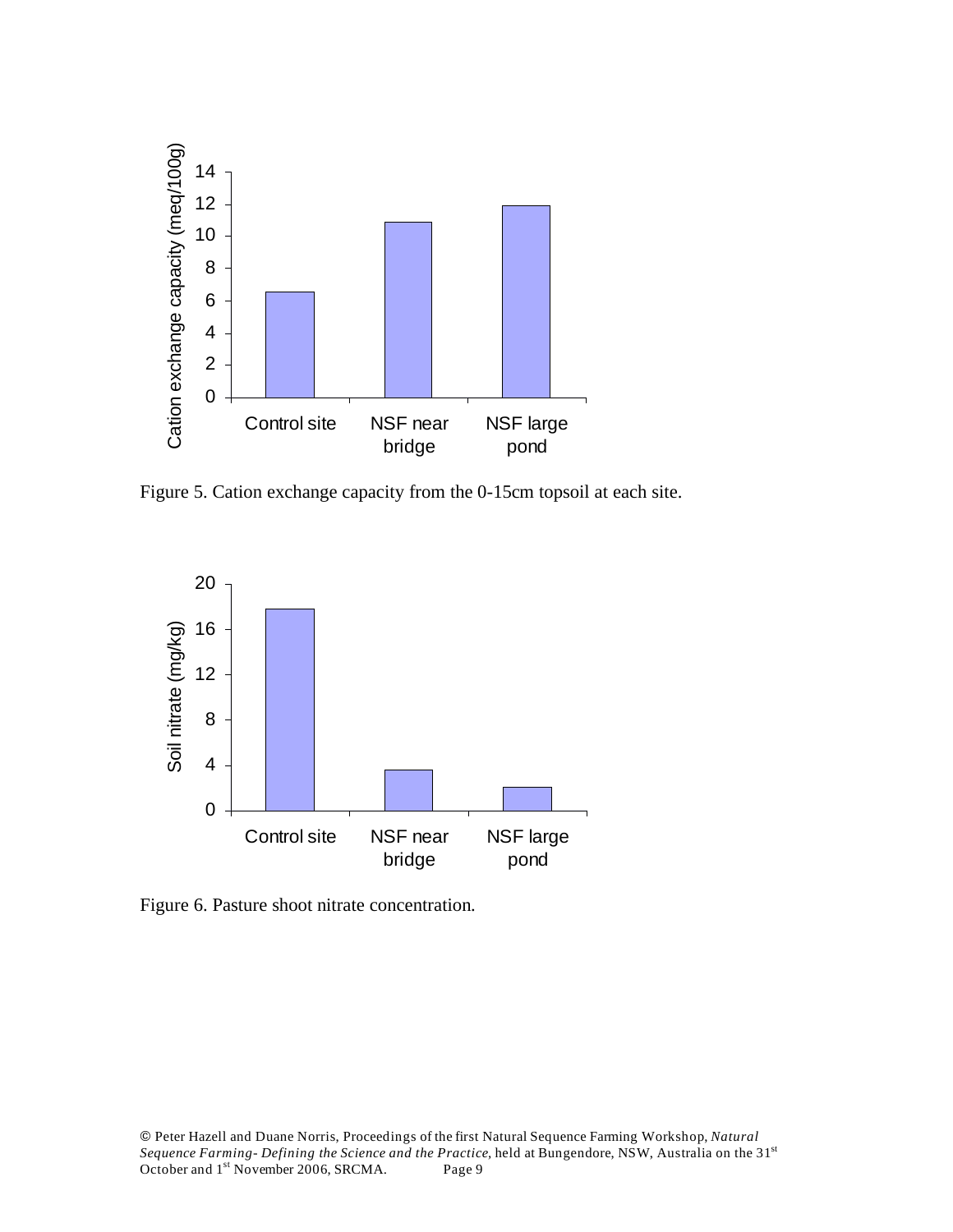

Figure 7. Pasture shoot nitrogen concentration



Figure 8. Exchangeable potassium in the topsoil of the pasture soils.